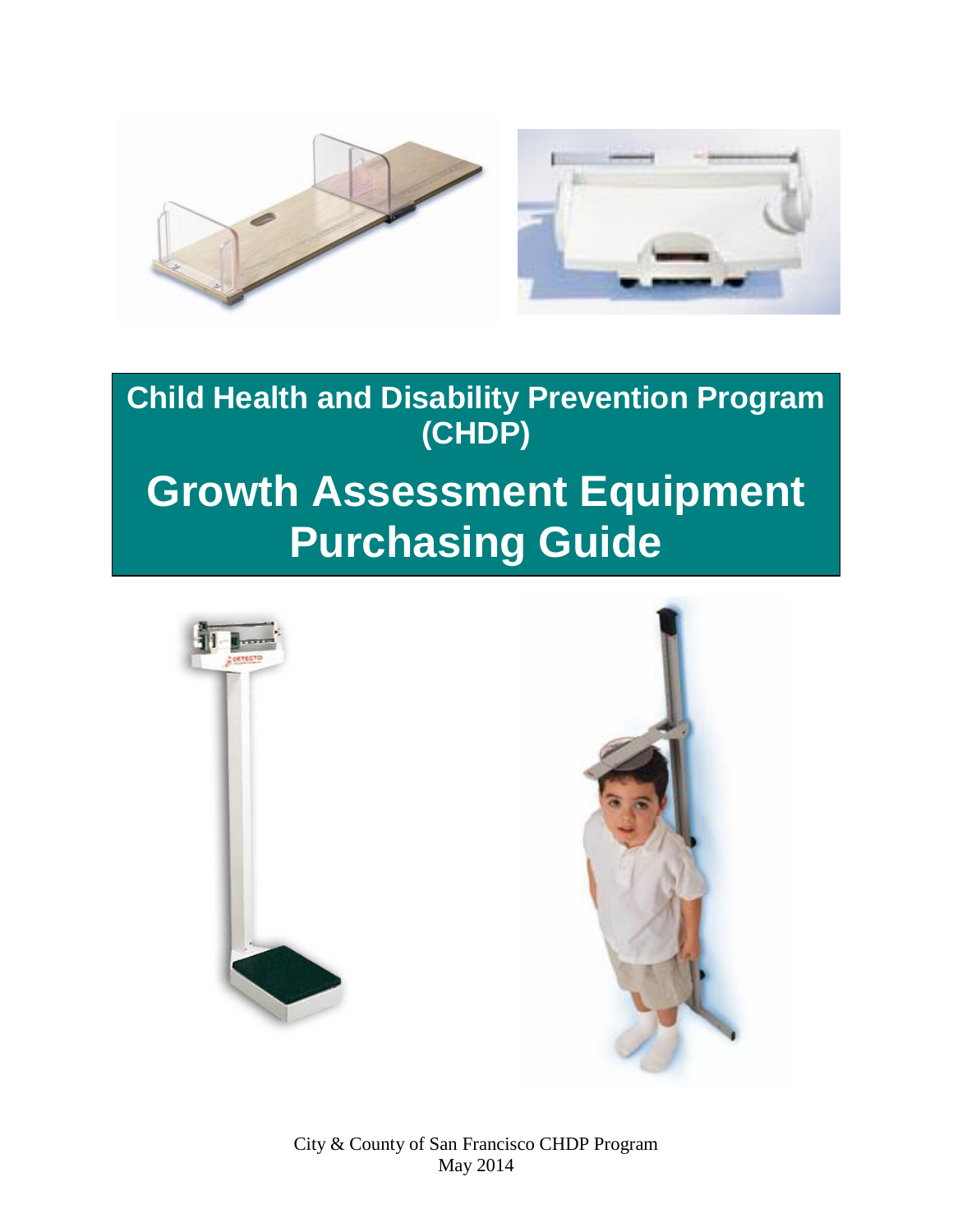This guide will assist CHDP providers who plan to purchase pediatric measuring and weighing equipment. The equipment listed in this guide meets the CHDP Program requirements as stated in the Children's Medical Services Health Assessment Guidelines (Section 301 and Appendix E) and in the CHDP Provider Manual.

This equipment guide is not comprehensive, as vendors and manufacturers continually update and change their stock and prices. The guide does provide applicable guidelines and equipment examples that assist providers with purchasing equipment. This guide is not an endorsement of any product or distributor.

### **General Purchasing Guidelines**

- Compare prices and services, as they vary by vendor.
- Visit websites of a variety of suppliers to compare inventories and prices.
- Local distributors may be able to offer substantial discounts to prices listed on company web sites.
- $\bullet$  The least expensive model may not be the best purchase over the long term  $-$  often these will be more cumbersome to use, or more likely to break.
- Contact other CHDP clinics or physicians to ask about their equipment preferences.
- $\bullet$  If the equipment is new to the market, ask if it can be field tested.
- Check for a warranty against defects.
- Check on the return or exchange policy.
- Check which of the following services the vendor will provide and at what cost?
	- Installation
	- Service contract for routine maintenance
	- Contract for repair
	- Spare or broken parts
	- Calibration services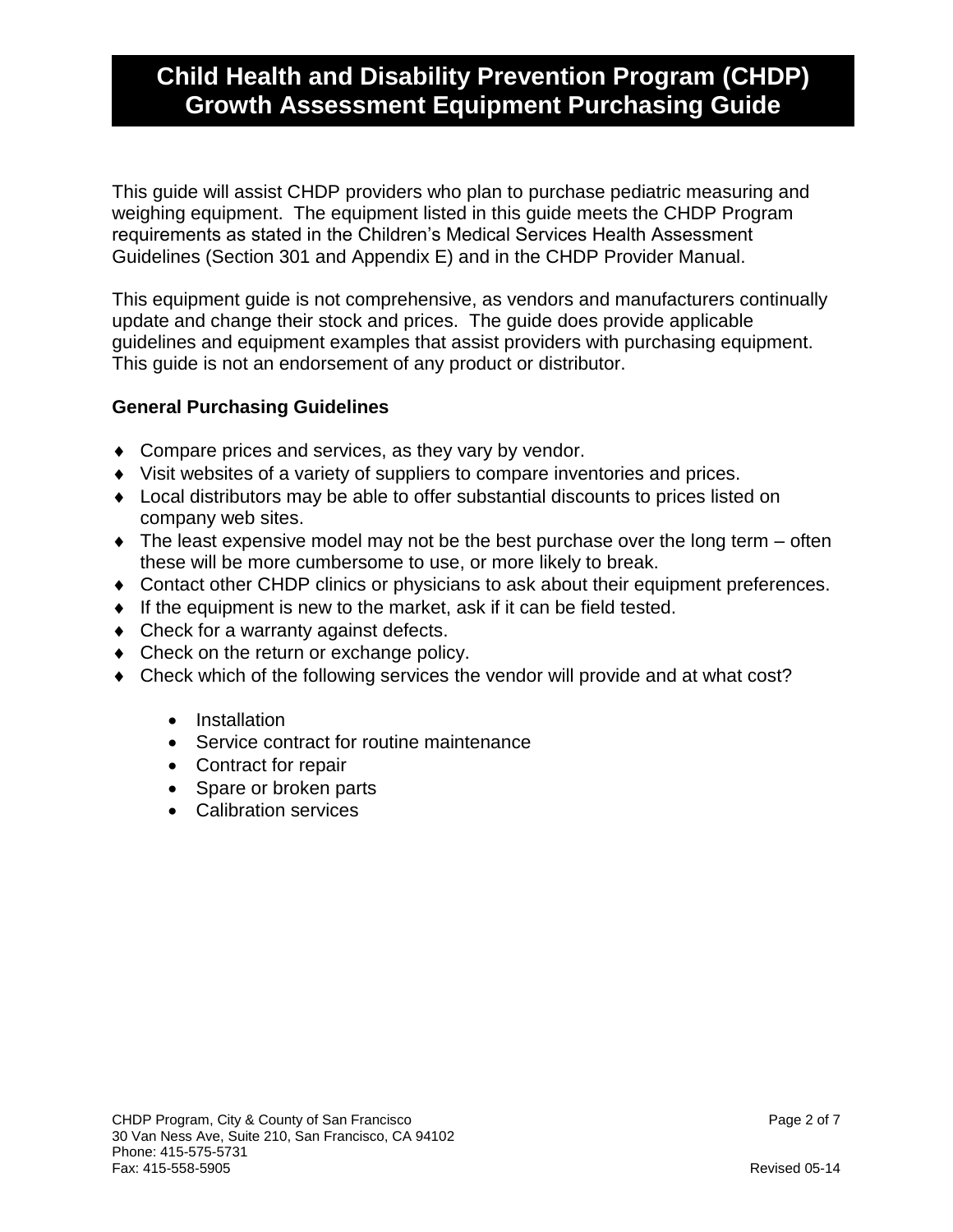#### **INFANT MEASURING BOARDS**

#### **CHDP Minimum Requirements** (for ages birth to 2 years)

- 1. Measuring tape
	- a. Attached to a firm, flat, horizontal surface
	- b. Flat, no rounded tape
	- c. Clearly marked to one-eighth inch (1/8") or less
	- d. Made of non-stretchable material
- 2. Headboard
	- a. Rigid and attached to horizontal surface
	- b. Perpendicularly mounted, always at right angle (90°) to the measurement surface
	- c. Minimum 6 inches wide
- 3. Foot board
	- a. Movable and non-flexible
	- b. Perpendicularly mounted, always at right angle (90°) to the measurement surface
	- c. Minimum 6 inches wide

| <b>Manufacturer</b>                                                                                                                      | Model<br><b>Description</b>                                                                                | <b>Estimated Price</b><br>(2014) |
|------------------------------------------------------------------------------------------------------------------------------------------|------------------------------------------------------------------------------------------------------------|----------------------------------|
| <b>Ellard Instrumentation Ltd</b><br>800-355-2731<br>360-805-5406<br>www.ellardinstrumentation.com<br>click on 'Stadiometers by O'Leary' | <b>PED LB 35-107X: Pediatric Stadiometer</b><br>Measuring range: 14" to 42" (includes metric units)        | \$345                            |
| Seca<br>800-542-7322<br>www.seca-online.com                                                                                              | seca 416: Infantometer<br>Measuring range: $8\frac{1}{2}$ " to 39" (includes metric units)                 | \$513                            |
| <b>Perspective Enterprises</b><br>800-323-7452<br>www.perspectiveenterprises.com                                                         | <b>PE-RILB-BRG2: Easy-Glide Bearing Infantometer</b><br>Measuring range: 5" to 39" (includes metric units) | \$465                            |
|                                                                                                                                          | <b>PE-RILB-STND:</b> Standard Infantometer<br>Measuring range: 5" to 39" (includes metric units)           | \$315                            |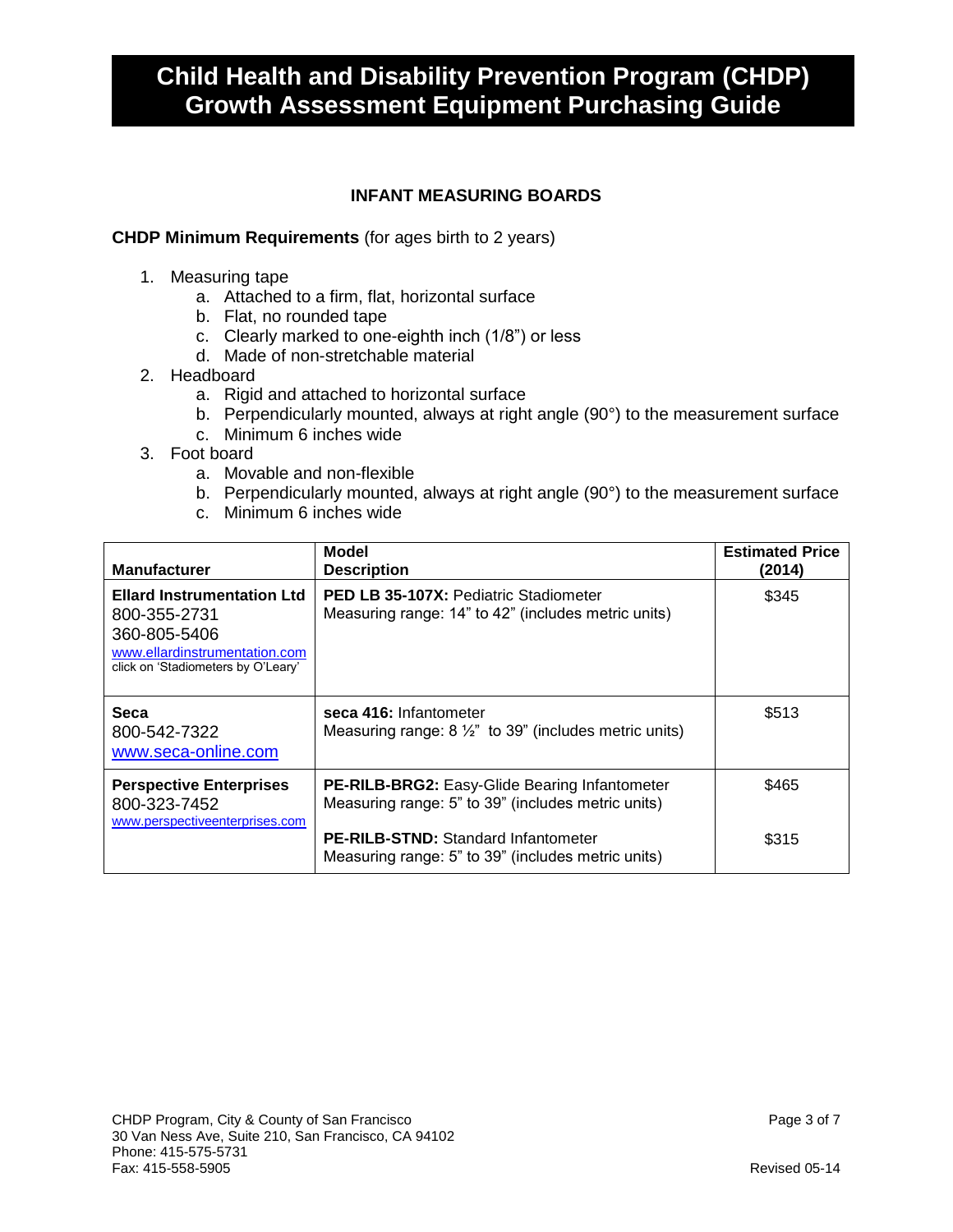### **STADIOMETERS**

#### **CHDP Minimum Requirements** (for ages 2 and older)

- 1. Measuring tape: The "0" of the tape must be exactly at foot level for standing measurement.
	- a. Attached to a firm, flat, vertical surface
		- (entire tape mounted on a board or attached to a wall without floor molding)
	- b. Flat, no rounded tape
	- c. Clearly marked to one-eighth inch (1/8") or less
	- d. Made of non-stretchable material
- 2. Headboard
	- a. Movable and attached to vertical surface
	- b. Perpendicularly mounted, always at right angle (90°) to the measurement surface
	- c. Minimum 2 inches wide

| <b>Manufacturer</b>                                                                                                                      | <b>Model</b><br><b>Description</b>                                                                                                                                                                  | <b>Estimated Price</b><br>(2014) |
|------------------------------------------------------------------------------------------------------------------------------------------|-----------------------------------------------------------------------------------------------------------------------------------------------------------------------------------------------------|----------------------------------|
| <b>Ellard Instrumentation Ltd</b><br>800-355-2731<br>360-805-5406<br>www.ellardinstrumentation.com<br>click on 'Stadiometers by O'Leary' | <b>STAT 7X: Stadiometer</b><br>Wall-mounted measuring board for children and adults<br>with sliding 90° angle headpiece and magnified scale.<br>Measuring range: 35" to 84" (includes metric units) | \$489                            |
| <b>Perspective Enterprises</b><br>800-323-7452<br>www.perspectiveenterprises.com                                                         | <b>PE-WM-60-84: Standard Stadiometer</b><br>Wall-mounted measuring board with headpiece.<br>Measuring range: 27-5/8" to 84" (includes metric units)                                                 | \$395                            |
|                                                                                                                                          | PE-WM-60-76-BRG2: Easy-Glide Bearing Stadiometer<br>Wall-mounted measuring board with headpiece.<br>Measuring range: 27-5/8" to 76" (includes metric units)                                         | \$505                            |
| <b>Seca</b><br>800-542-7322<br>www.seca-online.com                                                                                       | 222: Telescopic Wall-Mounted Measuring Rod<br>Measuring range: 2" to 90" (includes metric units)                                                                                                    | \$330                            |
|                                                                                                                                          | 216: Wall-Mounted High Precision Measuring Rod<br>Measuring range: 25" to 82" (Specify inches or cm).                                                                                               | \$134                            |
|                                                                                                                                          | 264: Digital Measuring Rod<br>Cable-Free Display<br>Measuring range: 25" to 82" (includes metric units)                                                                                             | \$1,180                          |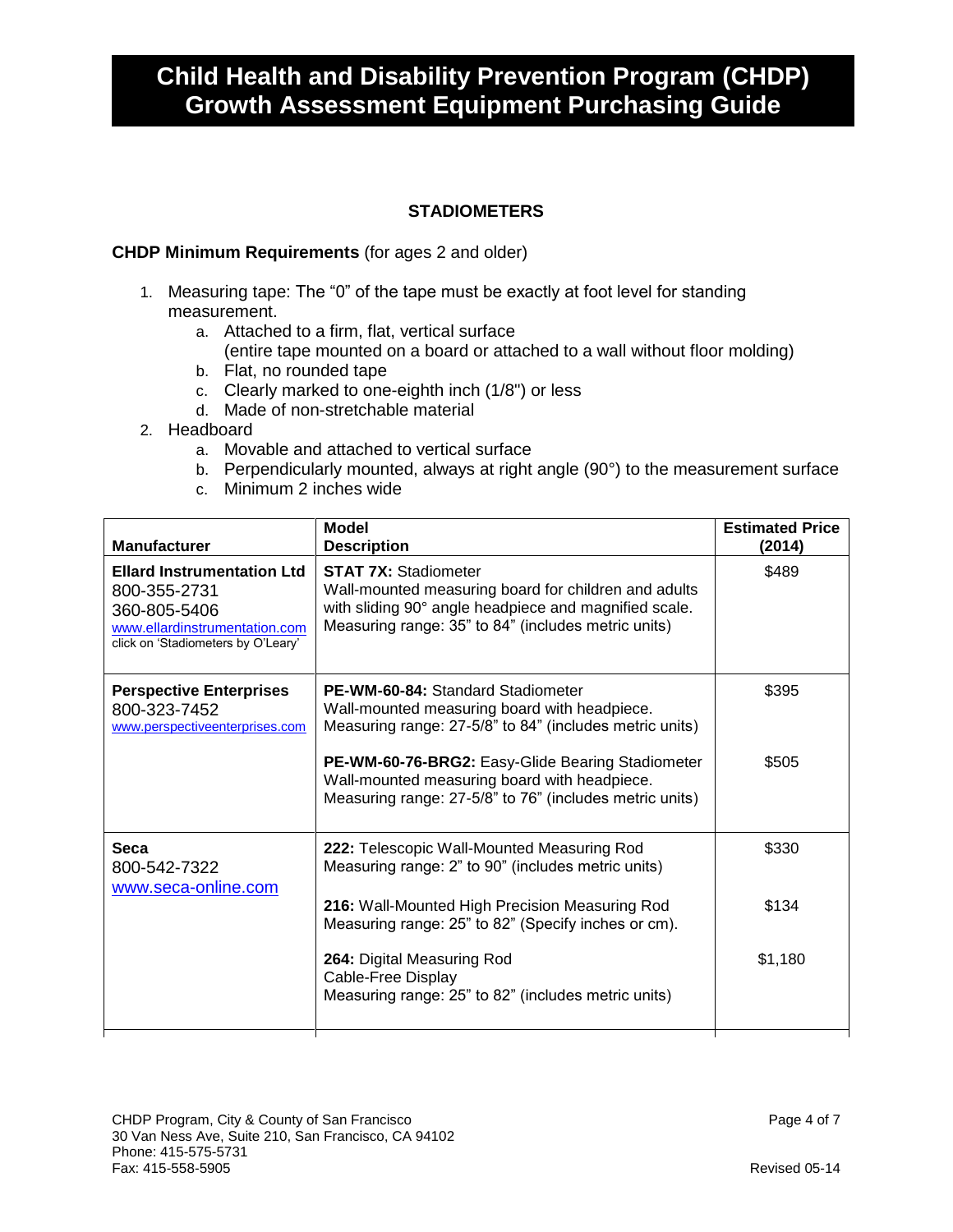#### **INFANT SCALES**

### **CHDP Minimum Requirements** (for ages birth to 2 years)

- 1. Adequate infant tray that is sturdy and easy to clean
- 2. Scale marked in increments of 1 ounce or less
- 3. At least 35 pound capacity

| <b>Manufacturer</b>                                                    | <b>Model</b><br><b>Description</b>                                                | <b>Estimated Price</b><br>(2014) |
|------------------------------------------------------------------------|-----------------------------------------------------------------------------------|----------------------------------|
| <b>Detecto</b><br>417-673-4631<br>800-641-2008<br>www.detectoscale.com | 253: Mechanical Baby Scale<br>Capacity: 41 lbs. x 0.25 oz.                        | \$431.30                         |
|                                                                        | 459: Mechanical Baby Scale, Dual Read<br>Capacity: 40 lbs. x 0.5 oz.              | \$447.99                         |
| <b>Seca</b><br>800-542-7322                                            | 334: Digital Baby Scale (with handle)<br>Capacity: 44 lbs. x 0.5 oz.              | \$425                            |
| www.seca-online.com                                                    | 727: Digital Baby Scale<br>Capacity: 44 lbs. x 0.1 oz.                            | \$1,900                          |
|                                                                        | 728: Digital Baby Scale<br>Capacity: 44 lbs. x 0.2 oz.                            | \$1,400                          |
|                                                                        | 374: Digital Baby Scale with Extra Large Tray<br>Capacity: 44 lbs. x 0.5 oz.      | \$560                            |
| <b>Tanita</b><br>847-640-9241<br>www.tanita.com                        | 1583: Digital Infant Scale<br>Capacity: 40 lbs. x 0.5 oz.                         | \$224                            |
|                                                                        | <b>BD-585: Digital Baby Scale</b><br>Capacity: 40 lbs. x 0.5 oz.                  | \$257.40                         |
|                                                                        | <b>BD-590:</b> Digital Baby Scale with last recall<br>Capacity: 40 lbs. x 0.5 oz. | \$310.20                         |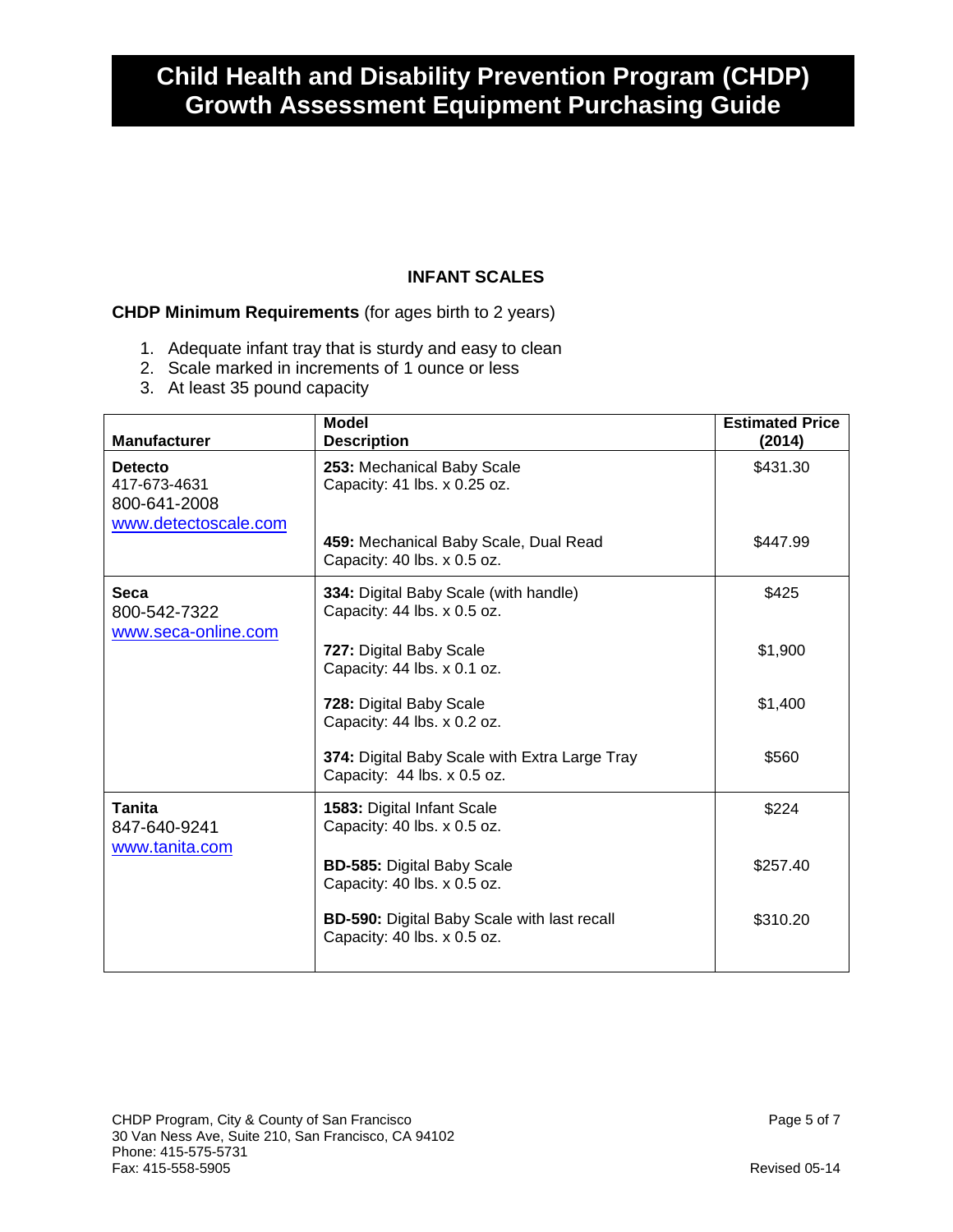### **CHILD & ADULT SCALES**

**CHDP Minimum Requirements** (Beam or electronic floor model for ages 2 years and older)

- 1. Stable, easy to clean weighing platform
- 2. Weighs in ¼ pound increments
- 3. Minimum 400 pound capacity
- 4. No stature device attached
- 5. No remote display with attachment cord

| <b>Manufacturer</b>                                                    | <b>Model</b><br><b>Description</b>                                                                         | <b>Estimated Price</b><br>(2009) |
|------------------------------------------------------------------------|------------------------------------------------------------------------------------------------------------|----------------------------------|
| <b>Detecto</b><br>417-673-4631<br>800-641-2008<br>www.detectoscale.com | 337: Eye-Level Beam Scale with dual reading display<br>Capacity: 400 lbs. x 4 oz.                          | \$159.59                         |
|                                                                        | 437: Eye-Level Beam Scale displays in pounds<br>Capacity: 400 lbs. x 4 oz.                                 | \$159.59                         |
|                                                                        | 6437: Eye-Level Digital Scale with dual reading LCD<br>Capacity: 500 lbs. x 0.2 lb.                        | \$726.59                         |
|                                                                        | 8437: Waist-High Digital Scale with dual reading LCD<br>Capacity: 500 lbs. x 0.2 lb.                       | \$712.57                         |
| Seca<br>800-542-7322<br>www.seca-online.com                            | 700: Eye-level beam mechanical scale (displays in lbs,<br>kgs or lbs/kgs)<br>Capacity: 485 lbs. x 1/8 lb.  | \$360                            |
|                                                                        | 703: Waist-high high capacity scale with wireless<br>transmission<br>Capacity: 660 lbs. x 0.1 lb.          | \$615                            |
|                                                                        | 769: Waist-high digital scale with BMI function<br>Capacity: 4500 lbs. x 0.2 lb.                           | \$360                            |
|                                                                        | 874: Digital floor scale with double display<br>Capacity: 440 lbs. x 0.2 lb.                               | \$600                            |
|                                                                        | 876: Digital floor scale<br>Capacity: 550 lbs. x 0.2 lb.                                                   | \$530                            |
| Tanita<br>847-640-9241<br>www.tanita.com                               | <b>BWB-800P:</b> Waist-High Digital Scale with dual reading<br>LCD display<br>Capacity: 400 lbs. x 0.2 lb. | \$396                            |